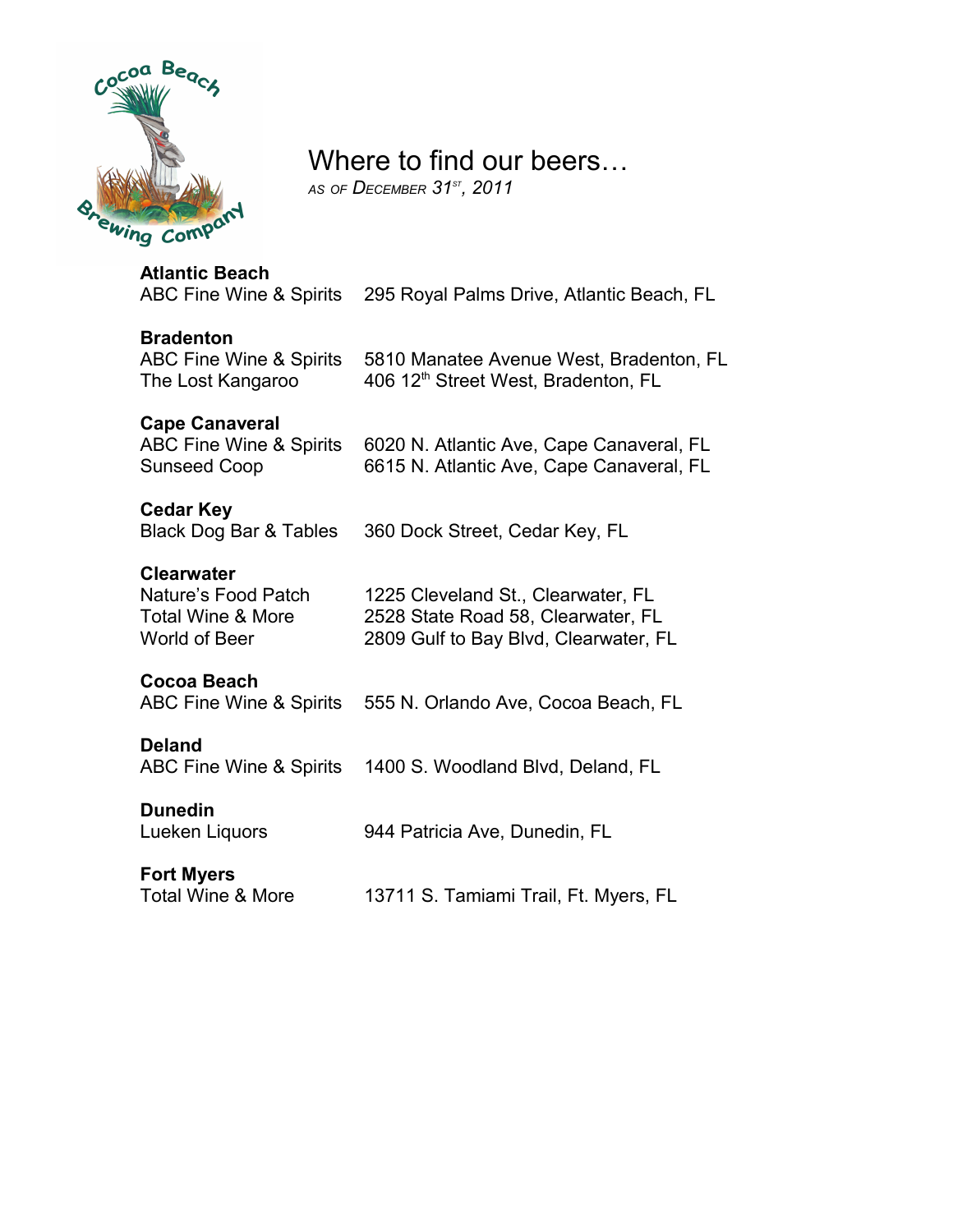## **Gainesville**

| <b>ABC Fine Wine &amp; Spirits</b><br>ABC Fine Wine & Spirits<br>The Alcove<br>Civilization<br>Gator Beverage<br><b>Stubbie Shirt Pub</b><br>Swamp Head Brewery<br><b>Tipple's Brews</b><br><b>Ward's Supermarket</b> | 6612 Newberry Road, Gainesville, FL<br>3427 S.W. Archer Road, Gainesville, FL<br>110 S. Main St., Gainesville, FL<br>1511 N.W. 2 <sup>nd</sup> Street, Gainesville, FL<br>1126 W. University Avenue, Gainesvillle, FL<br>9 W. University Avenue, Gainesville, FL<br>3140 SW 42 <sup>nd</sup> Way, Gainesville, FL<br>2440 S.W. 76 <sup>th</sup> St Suite 110, Gainesville, FL<br>515 N.W. 23 <sup>rd</sup> Ave, Gainesville, FL |
|-----------------------------------------------------------------------------------------------------------------------------------------------------------------------------------------------------------------------|---------------------------------------------------------------------------------------------------------------------------------------------------------------------------------------------------------------------------------------------------------------------------------------------------------------------------------------------------------------------------------------------------------------------------------|
| <b>Indian Harbor Beach</b><br>The Flying Corkscrew                                                                                                                                                                    | 1877 S. Patrick Drive, Indian Harbor Beach, FL                                                                                                                                                                                                                                                                                                                                                                                  |
| <b>Jacksonville</b><br>Total Wine & More                                                                                                                                                                              | 4413 Town Center Parkway, Jacksonville, FL                                                                                                                                                                                                                                                                                                                                                                                      |
| <b>Jensen Beach</b><br>A Picky Gourmet                                                                                                                                                                                | 3353 NW Main Avenue, Jensen Beach, FL                                                                                                                                                                                                                                                                                                                                                                                           |
| <b>Lake Buena Vista</b><br><b>Fulton's Crab House</b>                                                                                                                                                                 | 1670 Buena Vista Drive, Lake Buena Vista, FL                                                                                                                                                                                                                                                                                                                                                                                    |
| Lakeland<br><b>Red Door Wine Market</b>                                                                                                                                                                               | 850 S. Tennessee Avenue, Lakeland, FL                                                                                                                                                                                                                                                                                                                                                                                           |
| <b>Lake Mary</b><br>World of Beer                                                                                                                                                                                     | 1125 TownPark Ave, Lake Mary, FL                                                                                                                                                                                                                                                                                                                                                                                                |
| Largo<br>World of Beer                                                                                                                                                                                                | 2144 Ridge Road, Largo, FL                                                                                                                                                                                                                                                                                                                                                                                                      |
| <b>Melbourne</b><br>Downtown Produce<br>East Coast Winery<br>Florida Wine & Spirits<br>World of Beer                                                                                                                  | ABC Fine Wine & Spirits 1509 Babcock Street, Melbourne, FL<br>7856 Ellis Road, Melbourne, FL<br>827 E. Strawbridge Avenue, Melbourne, FL<br>5410 Murrell Road, Melbourne, FL<br>2290 Town Center Avenue, Melbourne, FL                                                                                                                                                                                                          |
| <b>Merritt Island</b><br>ABC Fine Wine & Spirits                                                                                                                                                                      | 424 E. Merritt Island Causeway, Merritt Island, FL                                                                                                                                                                                                                                                                                                                                                                              |
| <b>Mount Dora</b><br>Maggie's Attick                                                                                                                                                                                  | 237 West 4 <sup>th</sup> Avenue, Mount Dora, FL                                                                                                                                                                                                                                                                                                                                                                                 |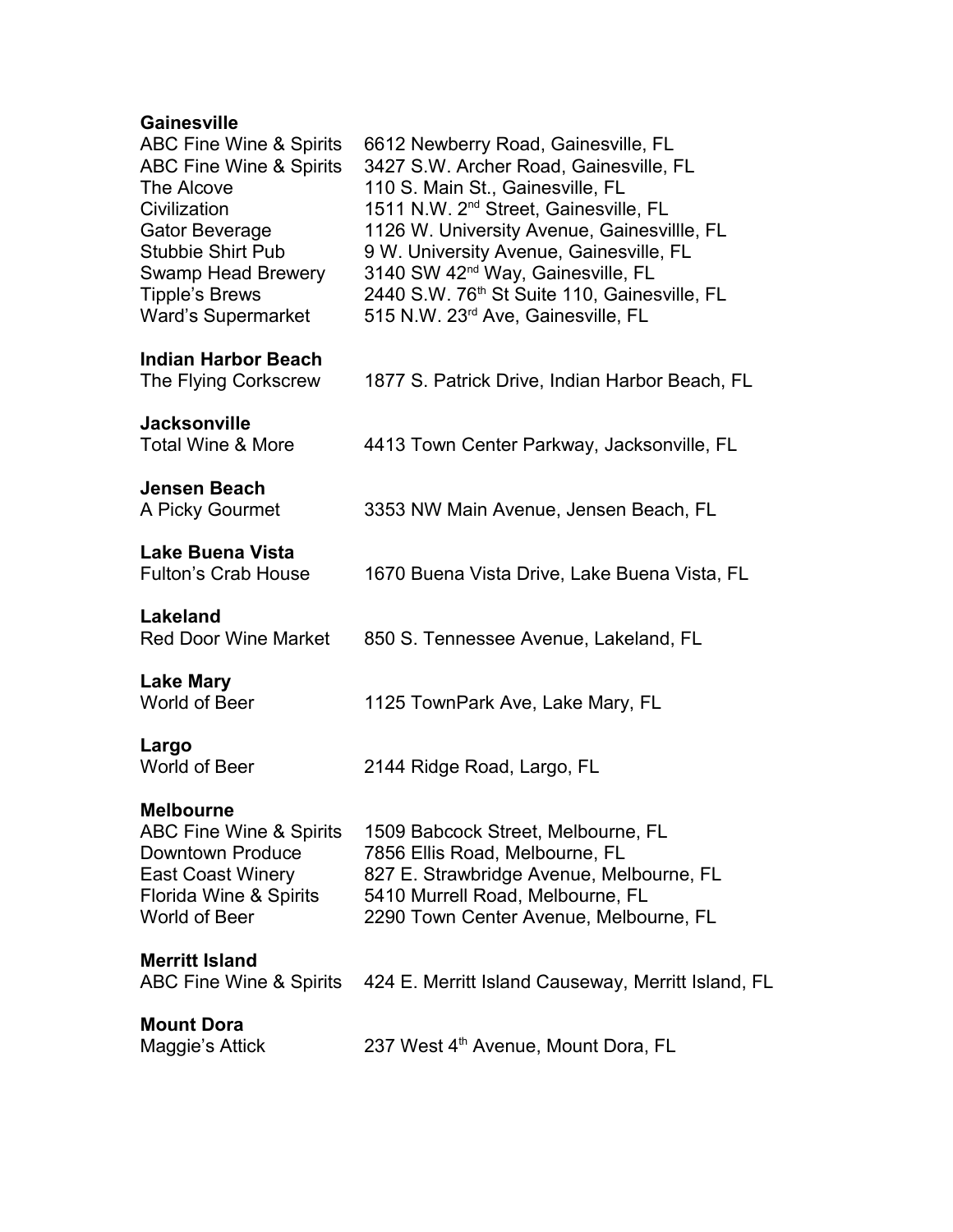**New Port Richey**

ABC Fine Wine & Spirits 6115 US 19, New Port Richey, FL

#### **Ocala**

| ABC Fine Wine & Spirits 2595 S.W. College Road, Ocala, FL      |
|----------------------------------------------------------------|
| ABC Fine Wine & Spirits 4111 E. Silver Springs Blvd, Ocala, FL |

#### **Orlando**

| <b>ABC Fine Wine &amp; Spirits</b> | 11951 S. Apopka Vineland Rd, Orlando, FL |
|------------------------------------|------------------------------------------|
| <b>ABC Fine Wine &amp; Spirits</b> | 3097 Curry Ford Road, Orlando, FL        |
| <b>ABC Fine Wine &amp; Spirits</b> | 2726 South Orange Ave, Orlando, FL       |
| <b>Total Wine &amp; More</b>       | 2712 East Highway 50, Orlando, FL        |
| <b>Total Wine &amp; More</b>       | 4625 Millenia Plaza, Orlando, FL         |
| <b>Whole Foods</b>                 | 8003 Turkey Lake Road, Orlando, FL       |
|                                    |                                          |

#### **Ormond Beach**

Noah's Market 189 E. Granada Blvd, Ormond Beach, FL

#### **Palm Bay**

ABC Fine Wine & Spirits 4980 Babcock Street, Palm Bay, FL

#### **Sarasota**

| ABC Fine Wine & Spirits | 2720 Bee Ridge Road, Sarasota, FL           |
|-------------------------|---------------------------------------------|
| Morton's Supermarket    | 1924 S. Osprey Avenue, Sarasota, FL         |
| Total Wine & More       | 8539 Cooper Creek Blvd, University Park, FL |

#### **Satellite Beach**

ABC Fine Wine & Spirits 1426 S. Highway A1A, Satellite Beach, FL

#### **St. Petersburg**

| ABC Fine Wine & Spirits | 3535 4 <sup>th</sup> Street N, St. Petersburg, FL   |
|-------------------------|-----------------------------------------------------|
| Total Wine & More       | 4880 Park Street N, St. Petersburg, FL              |
| The Ale & The Witch     | 111 2 <sup>nd</sup> Avenue N.E., St. Petersburg, FL |

**Stuart**<br>Total Wine & More 2550 NW Federal Highway, Stuart, FL

#### **Tallahassee**

|                     | ABC Fine Wine & Spirits 3025 Apalachee Parkway, Tallahassee, FL |
|---------------------|-----------------------------------------------------------------|
| Tomahawk Sports Bar | 609 W. Tennessee Street, Tallahassee, FL                        |